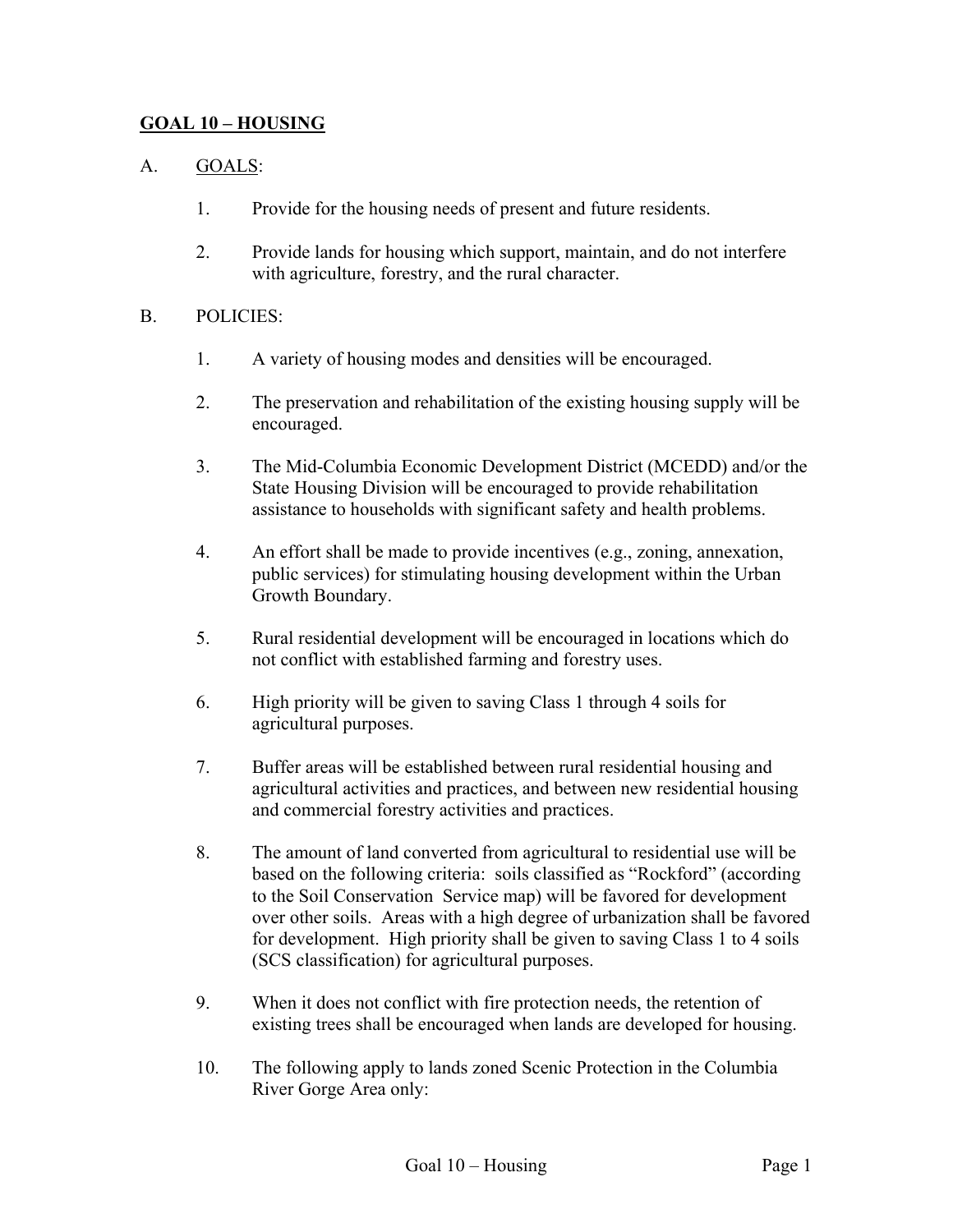- a. A minimal amount of land for housing will be provided in the Gorge area.
- b. All houses shall be designed in a manner that blends with the surrounding area, to the maximum extent practical.
- 11. Rural Residential development will not be allowed in locations which conflict with traffic patterns.
- 12. When a partition is initiated it shall be administratively handled without a public review when the development proposed is consistent with the Comprehensive Plan.
- 13. At this time, Odell is the only area in the Central Valley Area having public facilities appropriate for medium density housing.
- 14. Adequate fire protection or precautions shall be required for all future residential construction.
- 15. Wherever practical, the underground location of all utilities shall be encouraged.

## C. STRATEGIES:

- 1. The County will study the feasibility of consolidating permits in a onestop fashion.
- 2. Establish procedures in the Zoning Ordinance that will allow planned unit development in designated zones.
- 3. The Zoning and Subdivision Ordinances will be amended to permit administrative processing of partitions where they are consistent with the Comprehensive Plan designations.
- 4. Standards and conditions for duplexes, triplex, or fourplex apartments will be established in the Zoning Ordinance. (Applicable to lands designated Medium Density Residential.)
- 5. As an incentive to subdivide rather than partition, the County Subdivision Ordinance shall be changed to include proper criteria (including holding the number of driveway accesses onto arterial and collector roadways to a minimum) to have 5,000 square foot lots.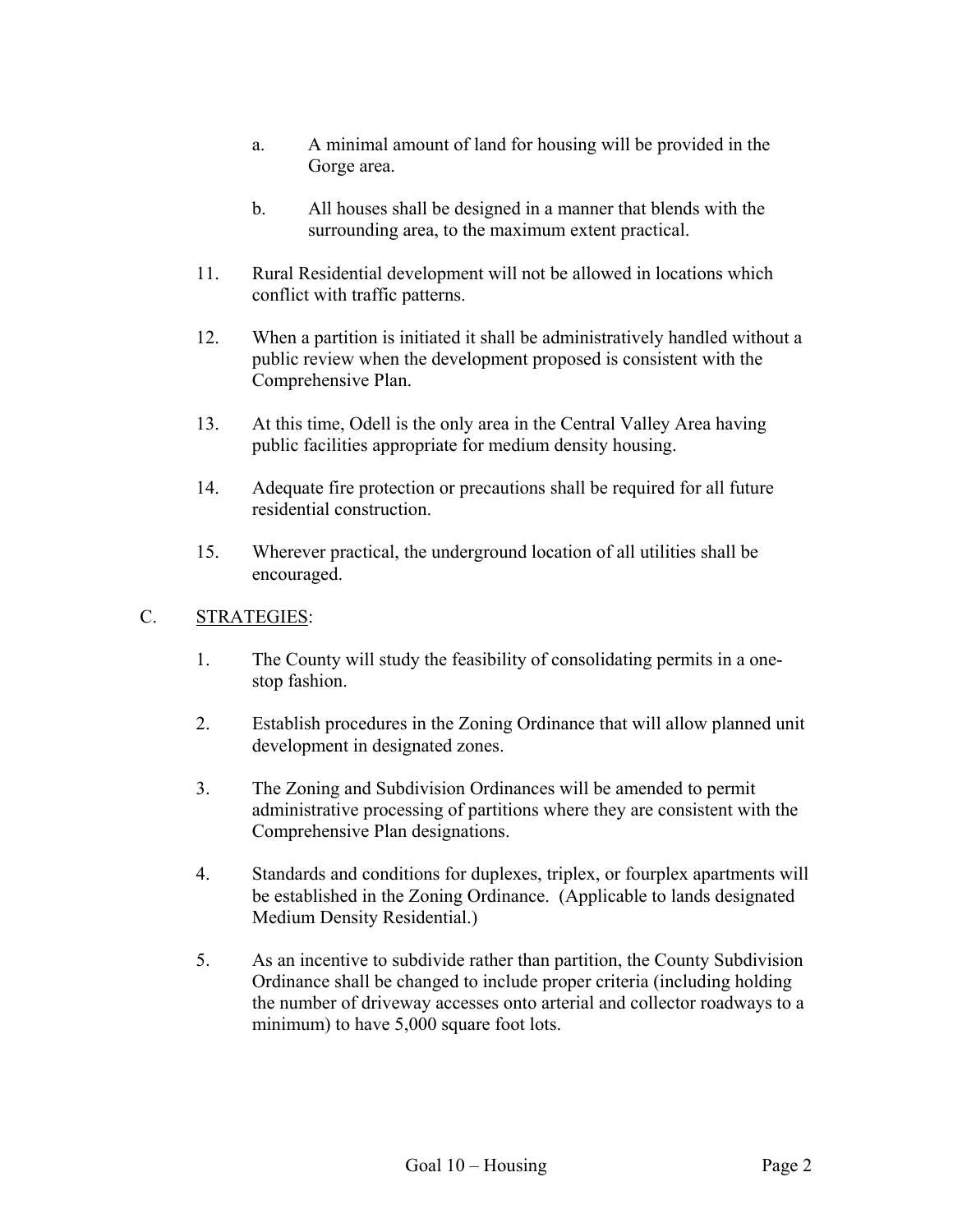- 6. The County Zoning Ordinance will establish criteria for granting of conditional uses and variances. Such uses will be compatible with the primary land use and zoning classification.
- 7. The County Zoning Ordinance shall be amended to allow all farm uses except commercial feedlots in Rural Residential Zones.
- 8. Standards and conditions for all Mobile Home Combining Zone uses shall be established in the Zoning Ordinance.
- 9. County ordinances may be established that provide incentives to encourage residential development within the Urban Growth Boundary. The purpose of providing incentives is to: (a) encourage quality development; (b) encourage development in appropriate areas; and (c) carry out plan policies and strategies. Incentive standards and formulas will be set forth in zoning and subdivision ordinance amendments.
- 10. In order to minimize soil runoff and sedimentation on construction sites and roads, a sedimentation control ordinance shall be adopted by the County and/or incorporated in the Building Code. This ordinance shall be written with consultation from the Hood River Soil and Water Conservation District and shall establish new building setbacks from streams and require erosion control techniques during construction. The ordinance requirements shall be attached to building permits and will be a condition for subdivision approval and land use permits as applicable. (This ordinance is discussed under Goal 5; to be completed during postacknowledgment, but by December, 1984.)'
- 11. Rural Residential, Medium Density Residential and Multiple Family uses shall be designated on the Plan Map.
- 12. Medium density housing designations in the Central Valley Area shall be confined to appropriate areas within Sanitary Districts. Within Medium Density Residential designations, duplexes shall be allowed outright; triplexes and fourplexes will be allowed as a conditional use.
- 13. Planned Unit Developments (PUD) will be allowed at the prescribed density designated by the Zoning Ordinance.
- 14. Double-wide mobile homes shall be allowed as outlined in the Zoning Ordinance.
- 15. Applicants shall understand the difference between double-side and single-wide mobile homes and tourist recreational vehicles.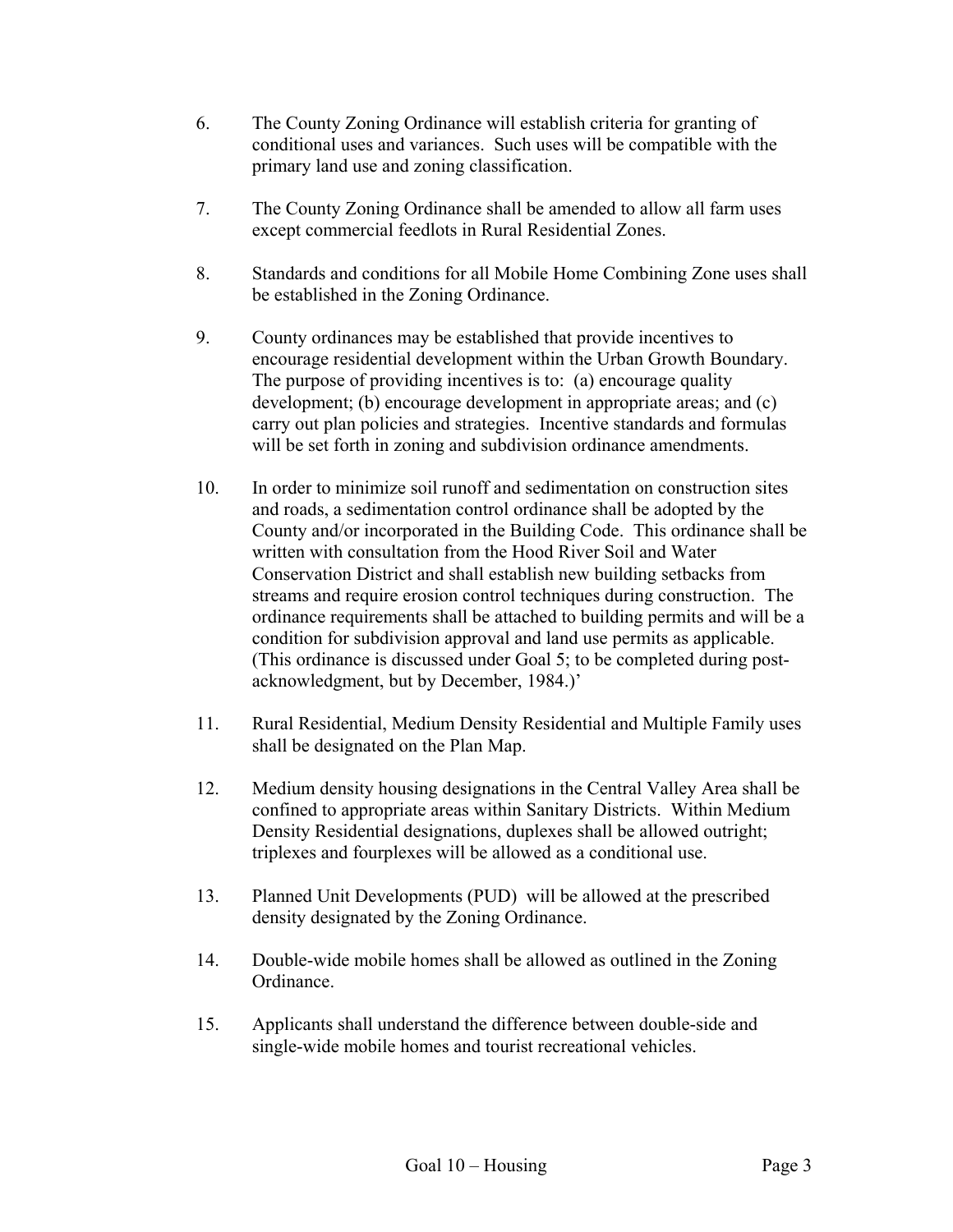- 16. Proposed housing in areas designated Environmental Protection must not only comply with the provisions, criteria, etc., listed under the designation of EP, but also those in appropriate implementing ordinances as shown on the zoning map.
- 17. The Bonus Density Options Ordinance is applicable to lands which are in residential zones with sewer and domestic water. (The purpose of the ordinance is to allow a density for development greater than is normally allowed in the Zoning Ordinance in exchange for the provision of certain identified public needs.)
- 18. Article 50, Buffer Requirements, shall apply to all proposed dwellings and subdivisions that are within or directly adjacent to EFU and FR Zones except dwellings located on and directly associated with farm uses.

# D. LAND USE DESIGNATIONS AND STANDARDS:

- 1. One residence per lot or parcel is permitted outright on all lands zoned primarily for residential use, however, if the dwelling is proposed adjacent to resource lands (farm or forest) the owners of the land upon which the dwelling occurs will be responsible for providing both the land for a buffer and meeting the buffer requirements (see Article 50, Zoning Ordinance).
- 2. Any existing or new residential lot shall be capable of being served by an approved sanitary sewage treatment system, public or private.
- 3. A private or public water supply source which meets all Hood River County Health Department standards and State requirements will be required for all residences.
- 4. Adequate fire protection is required for all future residences within a fire protection district operating under the Uniform Fire Code and local district ordinance. New structures proposed outside the boundaries of a County fire protection district shall comply with the requirements of the following applicable agency: (a) State Forestry Department; (b) Forest Service; or (c) County Forester.
- 5. New mobile homes within the County shall meet the tiedown requirements of the County Building Department in order to protect mobile homes from hazards associated with strong winds.
- 6. In areas zoned Scenic Protection (Columbia Gorge only) one house per 40 acres and one house per pre-existing, vacant, non-conforming parcel shall be permitted subject to compliance with provisions in the Scenic Protection Ordinance.